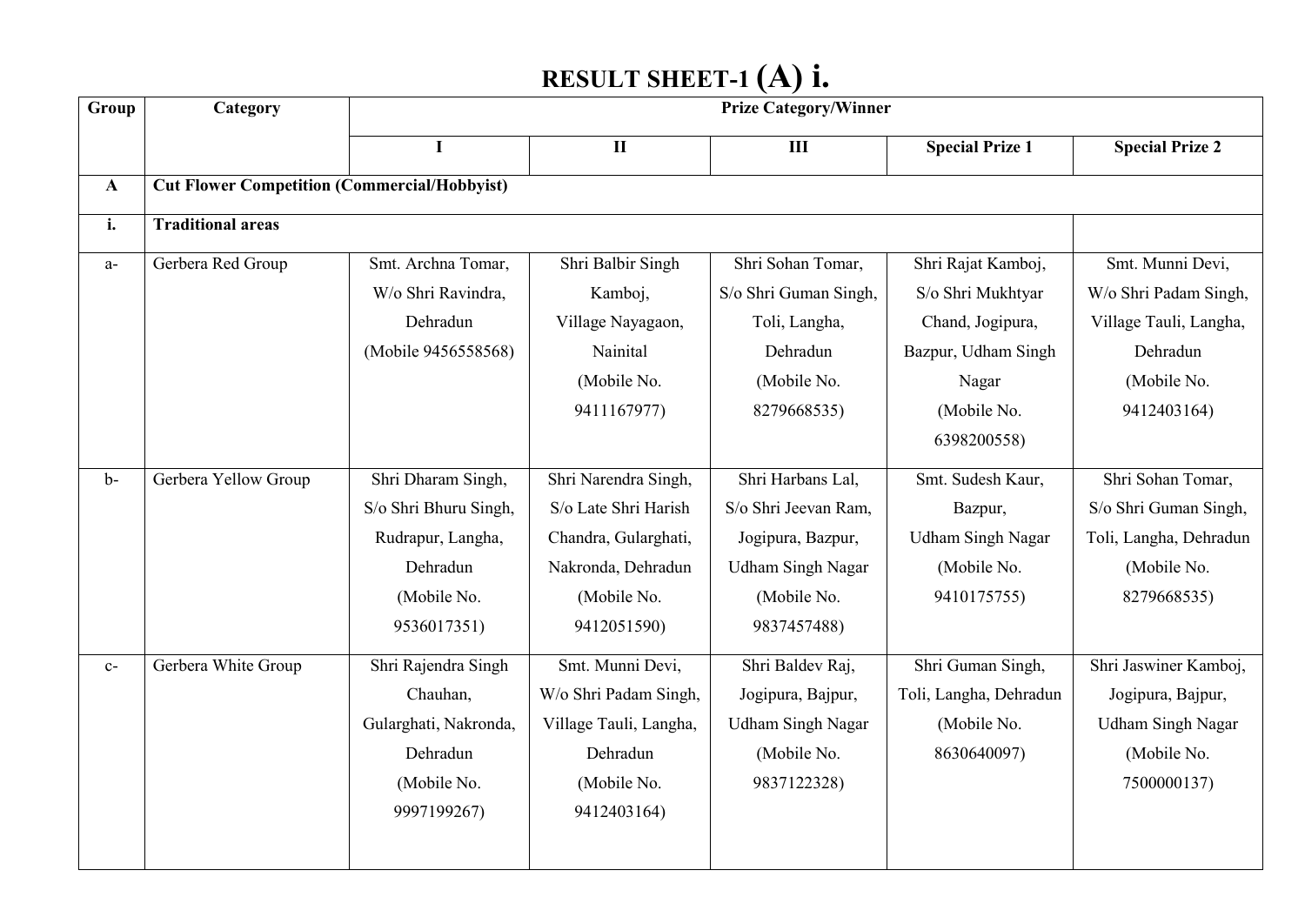| Group | Category             |                       |                        | <b>Prize Category/Winner</b> |                        |                          |
|-------|----------------------|-----------------------|------------------------|------------------------------|------------------------|--------------------------|
|       |                      | $\mathbf I$           | $\mathbf{I}$           | $\mathbf{III}$               | <b>Special Prize 1</b> | <b>Special Prize 2</b>   |
| d-    | Gerbera Others Group | Shri Balvinder Singh, | Smt. Munni Devi,       | Shri Guman Singh,            | ONGC, Tel Bhawan,      | Shri Pankaj Kumar,       |
|       |                      | S/o Shri Karam Singh, | W/o Shri Padam Singh,  | Toli, Langha,                | Dehradun               | Village & Post Sahaspur, |
|       |                      | Rudrapur, Udham       | Village Tauli, Langha, | Dehradun                     | (Mobile No.            | Dehradun                 |
|       |                      | Singh Nagar           | Dehradun               | (Mobile No.                  | 9410397434)            | (Mobile No.              |
|       |                      | (Mobile No.           | (Mobile No.            | 9456558568)                  |                        | 9897848796)              |
|       |                      | 9917468000)           | 9412403164)            |                              |                        |                          |
| $e-$  | Carnation            | Smt. Sudesh Kaur,     | Shri Balbir Singh      | Shri Balbir Singh            | BHEL, Ranipur,         |                          |
|       |                      | Nayagaon,             | Kamboj,                | Kamboj,                      | Haridwar               |                          |
|       |                      | Nainital              | Village Nayagaon,      | Village Nayagaon,            | (Mobile No.            |                          |
|       |                      | (Mobile No.           | Nainital               | Nainital                     | 9675460164)            |                          |
|       |                      | 9410175755)           | (Mobile No.            | (Mobile No.                  |                        |                          |
|       |                      |                       | 9411167977)            | 9411167977)                  |                        |                          |
| $f-$  | Rose                 | Shri Rajendra Singh   | BHEL, Ranipur,         | BHEL, Ranipur,               |                        |                          |
|       |                      | Chauhan,              | Haridwar               | Haridwar                     |                        |                          |
|       |                      | Gularghati, Nakronda, | (Mobile No.            | (Mobile No.                  |                        |                          |
|       |                      | Dehradun              | 9675460164)            | 9675460164)                  |                        |                          |
|       |                      | (Mobile No.           |                        |                              |                        |                          |
|       |                      | 9997199267)           |                        |                              |                        |                          |
| $g-$  | Gladiolus Red Group  | Smt Geeta Rani,       | Shri Harnaam Chand,    | Shri Ankush Kamboj,          | Mrs. Saroj Rani,       | Shri Suresh Kumar,       |
|       |                      | Rajpura No. 2,        | Village Rajpura No. 2, | Village Rajpura No. 2,       | Sitarganj, Udham Singh | Sitarganj, Udham Singh   |
|       |                      | Gadarpur, US Nagar    | Gadarpur, Udham        | Gadarpur, Udham              | Nagar (Mobile No.      | Nagar (Mobile No.        |
|       |                      | (Mobile No.           | <b>Singh Nagar</b>     | Singh Nagar                  | 8057594971)            | 8057594971)              |
|       |                      | 9837745679)           | (Mobile No.            | (Mobile No.                  |                        |                          |
|       |                      |                       | 9927337752)            | 9027880029)                  |                        |                          |
|       |                      |                       |                        |                              |                        |                          |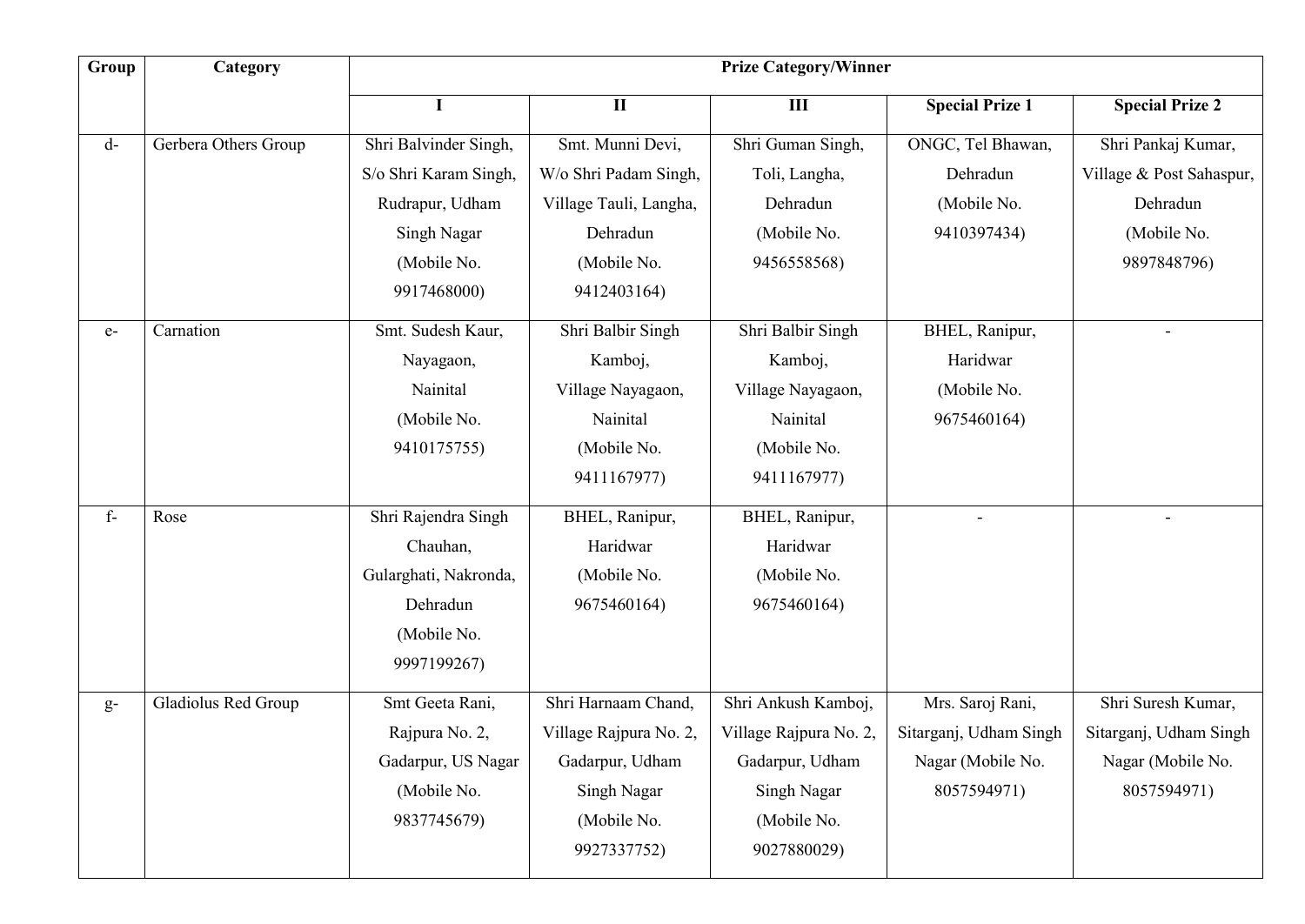| Group | Category                      |                       |                          | <b>Prize Category/Winner</b> |                        |                        |
|-------|-------------------------------|-----------------------|--------------------------|------------------------------|------------------------|------------------------|
|       |                               | $\mathbf I$           | $\mathbf H$              | III                          | <b>Special Prize 1</b> | <b>Special Prize 2</b> |
| h-    | Gladiolus White Group         | Shri Nand Kumar,      | Shri Baldev Raj,         | Shri Ankush Kamboj,          | Shri Trilok Chand,     | Shri Afak Khan,        |
|       |                               | S/o Shri Nageshwar,   | Jogipura, Bajpur,        | Village Rajpura No. 2,       | Rajpura No. 2,         | S/o Shri Ali Hassan,   |
|       |                               | Rudrapur, Udham       | <b>Udham Singh Nagar</b> | Gadarpur, Udham              | Gadarpur, Udham Singh  | Sikroda, Bhagwanpur,   |
|       |                               | Singh Nagar (Mobile   | (Mobile No.              | Singh Nagar                  | Nagar                  | Haridwar               |
|       |                               | No. 9917468000)       | 9837122328)              | (Mobile No.                  | (Mobile No.            | (Mobile No.            |
|       |                               |                       |                          | 9027880029)                  | 9837745679)            | 9756883568)            |
| $i-$  | <b>Gladiolus Others Group</b> | Smt Geeta Rani,       | Shri Mukhtyar Chand,     | Shri Sameer                  | Shri Ankush Kamboj,    | Shri Trilok Chand,     |
|       |                               | Rajpura No. 2,        | Jogipura, Bazpur,        | Srivastava, S/o Shri         | Village Rajpura No. 2, | Rajpura No. 2,         |
|       |                               | Gadarpur, US Nagar    | Udham Singh Nagar        | Ram Arvindra, Village        | Gadarpur, Udham Singh  | Gadarpur, Udham Singh  |
|       |                               | (Mobile No.           | (Mobile No.              | Khedi, Bhagwanpur,           | Nagar                  | Nagar                  |
|       |                               | 9837745679)           | 9927947108)              | Haridwar                     | (Mobile No.            | (Mobile No.            |
|       |                               |                       |                          | (Mobile No.                  | 9027880029)            | 9837745679)            |
|       |                               |                       |                          | 8800488528)                  |                        |                        |
| $j-$  | Orchid                        | Shri Harshit Kamboj,  | BHEL, Haridwar           | <b>BHEL</b> , Haridwar       | Shri Balbir Singh      | $\blacksquare$         |
|       |                               | S/o Shri B.S. Kamboj, | (Mobile No.              | (Mobile No.                  | Kamboj,                |                        |
|       |                               | Nayagaon, Nainital    | 9675460164)              | 9675460164)                  | Village Nayagaon,      |                        |
|       |                               | (Mobile No.           |                          |                              | Nainital               |                        |
|       |                               | 7351706008)           |                          |                              | (Mobile No.            |                        |
|       |                               |                       |                          |                              | 9411167977)            |                        |
| k-    | Marigold                      | IIT, Estate & Work,   | IIT, Estate & Work,      | IIT, Estate & Work,          | <b>BHEL</b> , Haridwar |                        |
|       |                               | Roorkee, Haridwar     | Roorkee, Haridwar        | Roorkee, Haridwar            | (Mobile No.            |                        |
|       |                               | (Mobile No.           | (Mobile No.              | (Mobile No.                  | 9675460164)            |                        |
|       |                               | 7017157343)           | 7017157343)              | 7017157343)                  |                        |                        |
|       |                               |                       |                          |                              |                        |                        |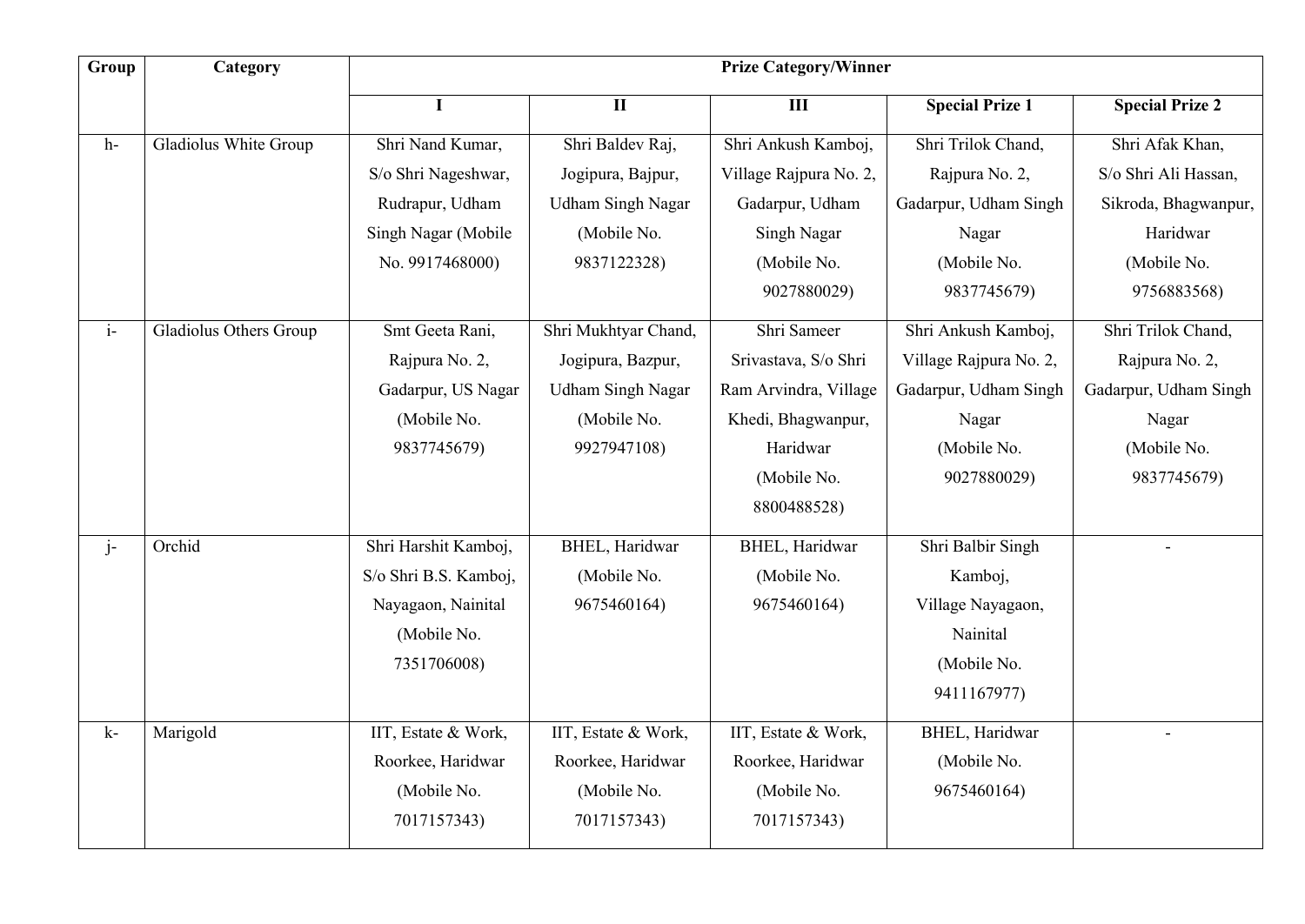| Group | Category                   | <b>Prize Category/Winner</b> |                          |                       |                          |                          |
|-------|----------------------------|------------------------------|--------------------------|-----------------------|--------------------------|--------------------------|
|       |                            | I                            | $\rm II$                 | $\mathbf{III}$        | <b>Special Prize 1</b>   | <b>Special Prize 2</b>   |
| $1-$  | Chrysanthemum              | BHEL, Haridwar               | BHEL, Haridwar           | Shri Harshit Kamboj,  | $\blacksquare$           | $\overline{\phantom{0}}$ |
|       |                            | (Mobile No.                  | (Mobile No.              | S/o Shri B.S. Kamboj, |                          |                          |
|       |                            | 9675460164)                  | 9675460164)              | Nayagaon, Nainital    |                          |                          |
|       |                            |                              |                          | (Mobile No.           |                          |                          |
|       |                            |                              |                          | 7351706008)           |                          |                          |
| $m-$  | Lilium                     | Smt. Sudesh Kaur,            | Shri Harbans Lal, S/o    | Shri Balbir Singh     | Shri Jaswinder Kamboj,   |                          |
|       |                            | Bazpur,                      | Shri Jeevan Ram,         | Kamboj,               | Jogipura, Bazpur,        |                          |
|       |                            | <b>Udham Singh Nagar</b>     | Jogipura, Bazpur,        | Village Nayagaon,     | <b>Udham Singh Nagar</b> |                          |
|       |                            | (Mobile No.                  | <b>Udham Singh Nagar</b> | Nainital              | (Mobile No.              |                          |
|       |                            | 9410175755)                  | (Mobile No.              | (Mobile No.           | 7500000137)              |                          |
|       |                            |                              | 9837457488)              | 9411167977)           |                          |                          |
| $n-$  | Any other (Please specify) | BHEL, Haridwar               | Shri Krishan Thukral,    | BHEL, Haridwar        | Ms. Harshita Kamboj,     | Shri Ajay Pal,           |
|       |                            | (Mobile No.                  | Village Maharajpur,      | (Mobile No.           | D/o Shri B.S. Kamboj,    | Village Alavalpur, PO    |
|       |                            | 9675460164)                  | Rudrapur, Udham          | 9675460164)           | Village Nayagaon,        | Bhikkmpur, Block         |
|       |                            |                              | Singh Nagar              |                       | Nainital                 | Laksar, Haridwar         |
|       |                            |                              | (Mobile No.              | (Anthurium)           | (Mobile No.              | (Mobile No.              |
|       |                            |                              | 9917468000)              |                       | 8477067977)              | 9756768624)              |
|       |                            | (Daheliya)                   | (BOP)                    |                       | (Arum Lily)              | (Tuberose)               |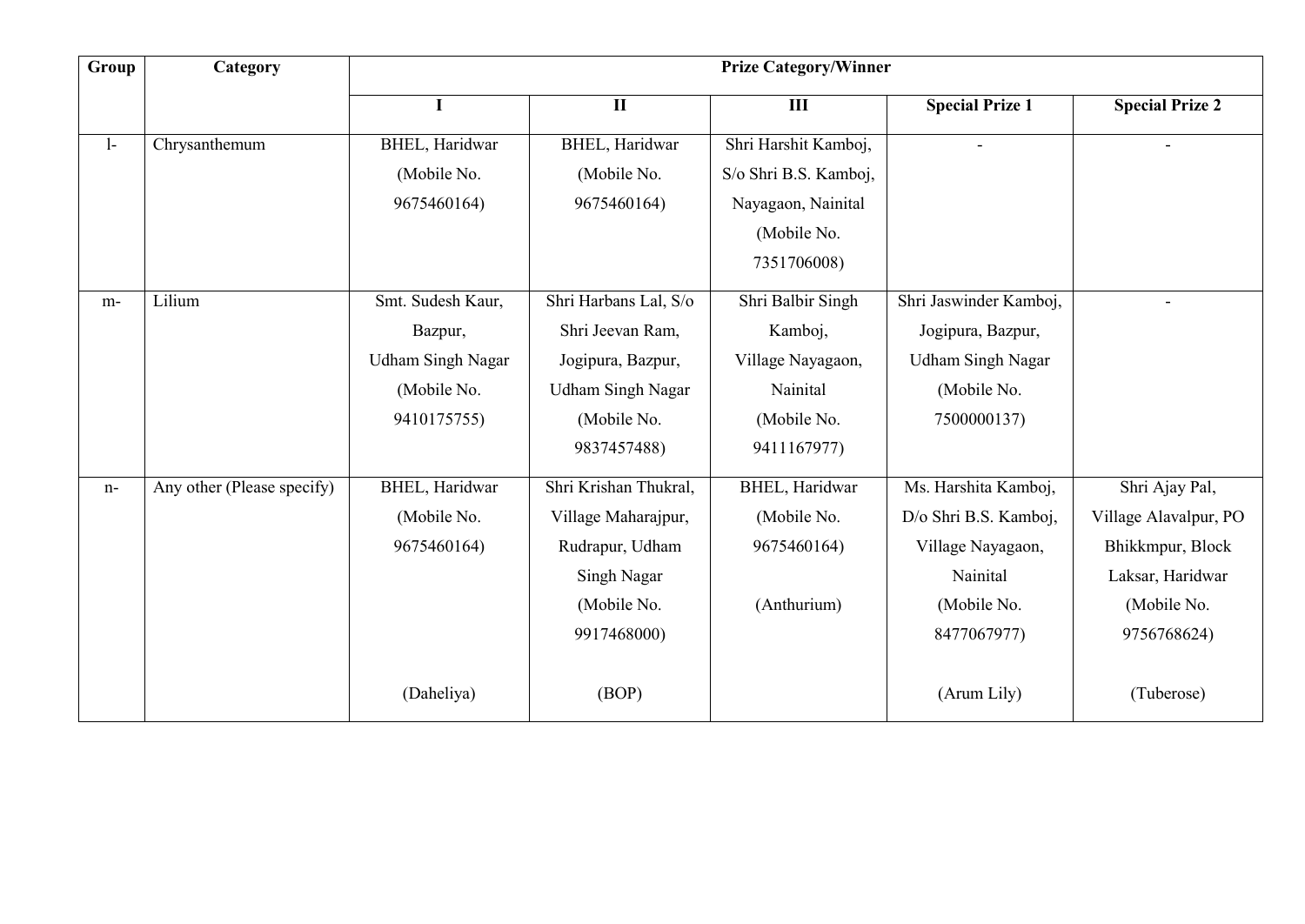# **RESULT SHEET-2 (A) ii.**

| Group        | Category                     | <b>Prize Category/Winner</b>                        |                     |                      |                        |                        |                        |
|--------------|------------------------------|-----------------------------------------------------|---------------------|----------------------|------------------------|------------------------|------------------------|
|              |                              | I                                                   | $\mathbf{I}$        | $\mathbf{III}$       | <b>Special Prize 1</b> | <b>Special Prize 2</b> | <b>Special Prize 3</b> |
| $\mathbf{A}$ |                              | <b>Cut Flower Competition (Commercial/Hobbyist)</b> |                     |                      |                        |                        |                        |
| ii.          | <b>Non Traditional areas</b> |                                                     |                     |                      |                        |                        |                        |
| $a-$         | Carnation                    | Shri Subhas Bhatt S/o                               | Shri Manwar Singh   | Shri Ramesh Singh    | Shri Yuvraj Singh      | Shri Bhuwan            | Shri Naveen Chandra    |
|              |                              | Shri Ramesh Bhatt,                                  | S/o Ranjeet Singh,  | S/o Govind Singh,    | S/o Puran Singh,       | ChandraGunwant,        | Singh S/o Harish       |
|              |                              | Pauri Garhwal                                       | Pauri Garhwal       | Pauri Garhwal        | Tolyo Machhor,         | S/o Bachi Ram,         | Chand,                 |
|              |                              | (Mobile No.                                         | (Mobile No.         | (Mobile No.          | Almora                 | Guna (Podhar),         | Toliyo,                |
|              |                              | 9760376078)                                         | 7895431686)         | 7830648082)          | (Mobile No.            | Almora                 | Block Salt, Almora     |
|              |                              |                                                     |                     |                      | 9548073877)            | (Mobile No.            | (Mobile No.            |
|              |                              |                                                     |                     |                      |                        | 9412927545)            | 9410589733)            |
| $b-$         | Rose                         | Shri Sobat Singh                                    | Ms. Sangeeta        | Shri Rohit Sharma    | Shri Prashant Sinha    | Shri Chandra           | Shri Laxman Singh      |
|              |                              | S/o Surjan Singh,                                   | D/o Shri Chiranjeev | S/o Shri Suresh      | S/o Shri Shatrughan    | Prakash,               | S/o Shri Ram Singh,    |
|              |                              | Badkot, Uttarkashi                                  | Prasad,             | Sharma, Ganga        | Sharma, Ganga          | S/o Shri Lalit         | Ulli Pavo              |
|              |                              | (Mobile No.                                         | Badkot, Uttarkashi  | <b>Bhogpur Talla</b> | Bhogpur                | Pokhriyal,             | Pauri Garhwal          |
|              |                              | 9766310321)                                         | (Mobile No.         | Yamkeshwar,          | Pauri Garhwal          | Yamkeshwar,            | (Mobile No.            |
|              |                              |                                                     | 9766310321)         | Pauri Garhwal        | (Mobile No.            | Pauri Garhwal          | 7351786825)            |
|              |                              |                                                     |                     | (Mobile No.          | 9897669468)            | (Mobile No.            |                        |
|              |                              |                                                     |                     | 7456073296)          |                        | 7456073296)            |                        |
| $C-$         | Gladiolus                    | Shri Yogendra Singh                                 | Shri Jeewan Singh   | Shri Bhuwan          | Shri Bhuwan Morari     | Shri Bhajan Singh      | Shri Kishan Singh      |
|              |                              | S/o Fate Singh,                                     | S/o Jai Singh,      | Chandra Gunwant,     | S/o Ganesh Dutt        | S/o Attar Singh,       | Rana                   |
|              |                              | Rudraprayag                                         | Aamdhar,            | S/o Bachi Ram,       | Morari,                | Paunti,                | S/o Kamal Singh,       |
|              |                              | (Mobile No.                                         | Pithoragarh         | Guna, Lamgada,       | Lohaghat,              | Uttarkashi             | Kanseru,               |
|              |                              | 9412949911)                                         |                     | Almora               | Champawat              | (Mobile No.            | Uttarkashi             |
|              |                              |                                                     |                     | (Mobile No.          | (Mobile No.            | 8755491202)            | (Mobile No.            |
|              |                              |                                                     |                     | 9412927545)          | 8755873955)            |                        | 8126295135)            |
|              |                              |                                                     |                     |                      |                        |                        |                        |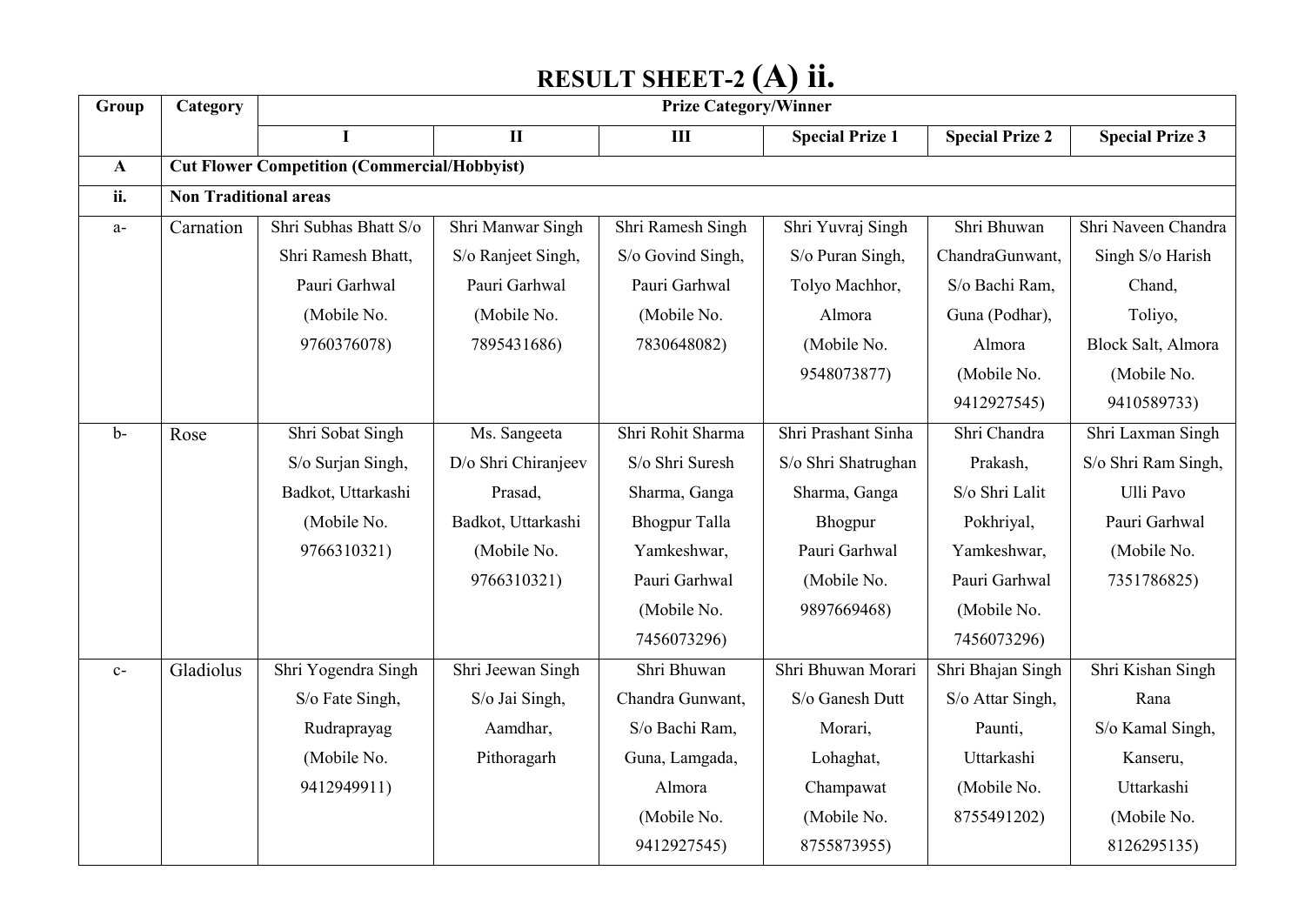| Group        | Category<br><b>Prize Category/Winner</b> |                                                     |                      |                      |                        |                        |                        |
|--------------|------------------------------------------|-----------------------------------------------------|----------------------|----------------------|------------------------|------------------------|------------------------|
|              |                                          |                                                     | $\mathbf{I}$         | $\mathbf{III}$       | <b>Special Prize 1</b> | <b>Special Prize 2</b> | <b>Special Prize 3</b> |
| $\mathbf{A}$ |                                          | <b>Cut Flower Competition (Commercial/Hobbyist)</b> |                      |                      |                        |                        |                        |
| ii.          | <b>Non Traditional areas</b>             |                                                     |                      |                      |                        |                        |                        |
| $d-$         | Gerbera                                  | Shri Bhupesh Uniyal                                 | Shri Ankit Semwal    | Shri Prem Singh      | Shri Bhagwan Singh     | Shri Manjeet           | Shri Harpal Singh      |
|              |                                          | S/o Prem Lal Uniyal,                                | S/o Satendra         | Negi                 | Panwar                 | SIngh Negi             | S/o Balveer Singh,     |
|              |                                          | Chinyalisaur,                                       | Semwal,              | S/o Khem Singh,      | S/o Sundar Singh,      | S/o Bheem              | Gujrada,               |
|              |                                          | Uttarkashi                                          | Joshiyara,           | Larkha               | Sripur (Kumalda),      | Singh,                 | Tehri Garhwal          |
|              |                                          | (Mobile No.                                         | Uttarkashi           | (Bharwakatal), Tehri | Tehri Garhwal          | Bharwakatal,           | (Mobile No.            |
|              |                                          | 8126604561)                                         | (Mobile No.          | Garhwal              | (Mobile No.            | Tehri Garhwal          | 7895331224)            |
|              |                                          |                                                     | 8979494421)          | (Mobile No.          | 9538482012)            | (Mobile No.            |                        |
|              |                                          |                                                     |                      | 9012069366)          |                        | 9410703934)            |                        |
| $e-$         | Marigold                                 | $\tilde{\phantom{a}}$                               | $\ddot{\phantom{1}}$ |                      | $\blacksquare$         | $\sim$                 |                        |
| $f -$        | Any other                                | Shri Ghanshyam Joshi                                | Shri Vikram Rawat    | Shri Rajeev Kumar    | Shri Rajeev Kumar      | Shri Rakesh            | Shri Basant Raj        |
|              | (Please)                                 | S/o Jagdeesh Chandra                                | S/o Ranjeet Singh    | S/o Sudama Singh,    | S/o Sudama Singh,      | Mohan Pant             | S/o Laxmi Dutt,        |
|              | specify)                                 | Joshi,                                              | Rawat,               | Valik Patti,         | Valik Patti,           | S/o T.P. Pant,         | Champawat,             |
|              |                                          | Devidhura,                                          | Totam, Salt Almora   | Champawat,           | Champawat,             | Gopeshwar,             | (Mobile No.            |
|              |                                          | Champawat                                           | (Mobile No.          | (Mobile No.          | (Mobile No.            | Chamoli,               | 8447665704)            |
|              |                                          | (Mobile No.                                         | 9917992646)          | 8447665704)          | 8447665704)            | (Mobile No.            |                        |
|              |                                          | 9720538734)                                         |                      |                      |                        | 9760370901)            |                        |
|              |                                          | (Lilium)                                            | (Bird of Paradise)   | (Eustoma)            | (Lilium)               | (Orchid)               | (Lilium)               |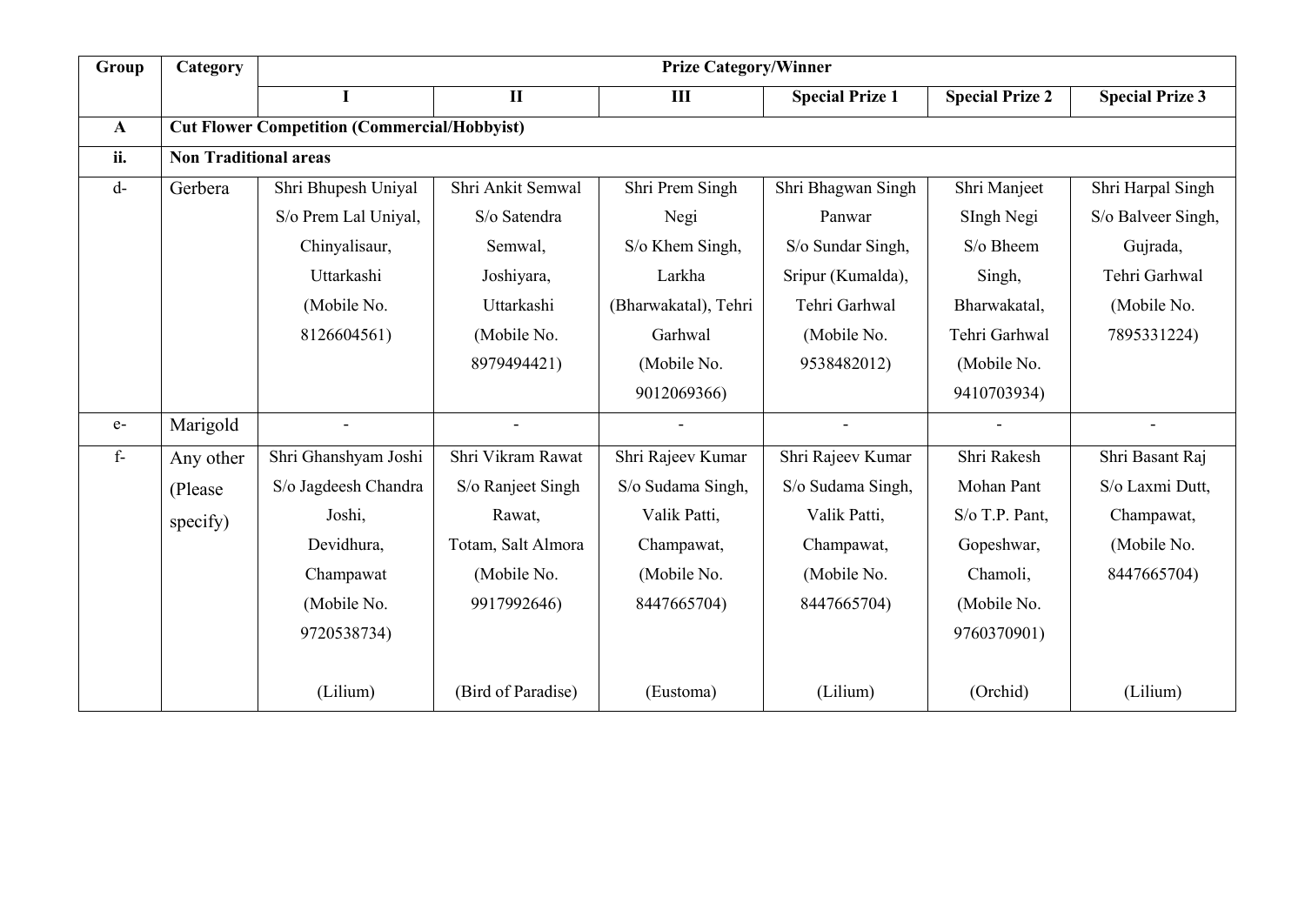#### **RESULT SHEET-3 (B)**

| Group    | Category               |                         |                           | <b>Prize Category/Winner</b> |                         |
|----------|------------------------|-------------------------|---------------------------|------------------------------|-------------------------|
|          |                        |                         | $\mathbf{I}$              | III                          | <b>Special Prize</b>    |
| $\bf{B}$ | <b>Potted Plants</b>   |                         |                           |                              |                         |
|          | arrangement            |                         |                           |                              |                         |
| (i)      | Nurseries (Private)    |                         |                           |                              |                         |
| a)       | Small upto 0.50 acre   | Khusi Nursery           | Jyoti Nursery             | Raeis Sunhari Nursery        |                         |
|          |                        | Sherpur, Roorkee,       | G.M.S. Road, Niranjanpur, | Piran Kaliyar, Roorkee,      |                         |
|          |                        | Haridwar                | Dehradun                  | Haridwar                     |                         |
|          |                        | (Mobile No. 7668473743) | (Mobile No. 9897980578)   | (Mobile No. 8057523410)      |                         |
| b)       | Large above 0.50 acre  | Rajeshwari Nursery      | Rakhi Nursery             | Raeis Sunhari Nursery        |                         |
|          |                        | Jogiwala, Dehradun      | Rishpanapul, Dehradun     | Piran Kaliyar, Roorkee,      |                         |
|          |                        | (Mobile No. 9458966888) | (Mobile No. 9634883627)   | Haridwar                     |                         |
|          |                        |                         |                           | (Mobile No. 8057523410)      |                         |
| (ii)     | Hobbyists              | Prof. A.K. Chaturvedi   | <b>DHR</b> Banglow        | <b>CMD</b> Banglow           | Ms. Poonam Arora        |
|          |                        | Director, IIT, Roorkee, | Tel Bhawan, Dehradun      | Tel Bhawan, Dehradun         | Mount View Colony,      |
|          |                        | Haridwar                | (Mobile No. 9410397434)   | (Mobile No. 9410397434)      | Sahstradhara Road,      |
|          |                        | (Mobile No.7017157343)  |                           |                              | Dehradun                |
|          |                        |                         |                           |                              | (Mobile No. 8630514296) |
| (iii)    | Central, State Govt. & | Estate & Work IIT,      | <b>ONGC</b>               | IRDE, DRDO,                  |                         |
|          | Private Institution    | Roorkee, Haridwar       | Tel Bhawan, Dehradun      | Raipur Road, Dehradun        |                         |
|          |                        | (Mobile No. 7017157343) | (Mobile No. 9410397434)   | (Mobile No. 7696703734)      |                         |
|          |                        |                         |                           |                              |                         |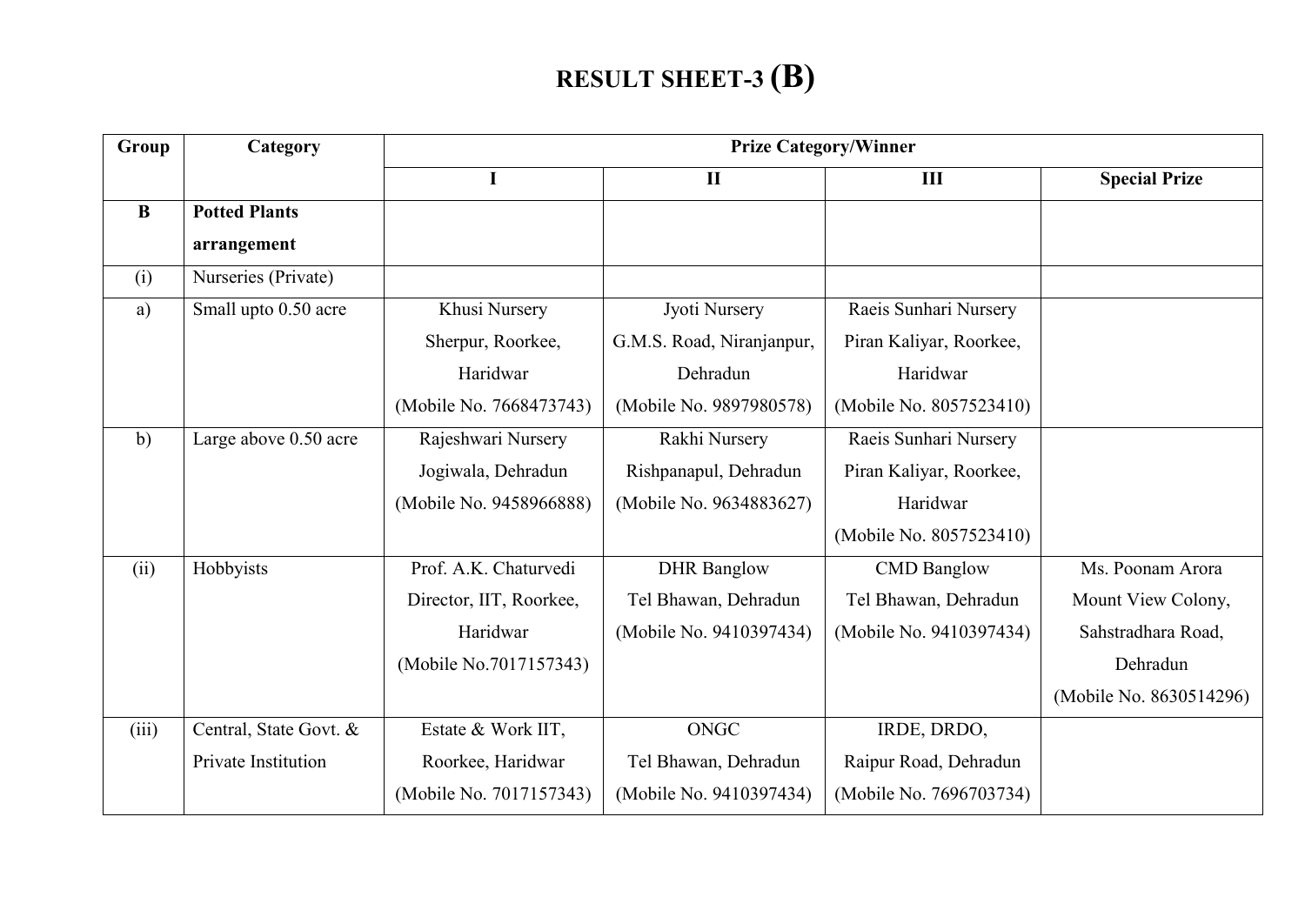# **RESULT SHEET-4 (C)**

| Group                   | Category                         |                              | <b>Prize Category/Winner</b> |                              |
|-------------------------|----------------------------------|------------------------------|------------------------------|------------------------------|
|                         |                                  |                              | $\mathbf{I}$                 | III                          |
| $\mathbf C$             | <b>Loose Flower Arrangements</b> |                              |                              |                              |
| $i-$                    | Fresh flower arrangements        | BHEL, Ranipur, Haridwar      | Forest Department,           | Mrs. Pratima Mohan Sharma,   |
|                         |                                  | (Mobile No. 9675460164)      | Uttarakhand, 85-Rajpur Road, | 5/6, Ashirwad enclave,       |
|                         |                                  |                              | Dehradun                     | Chakrata Road, Dehradun      |
|                         |                                  |                              | (Mobile No. 9412974803)      | (Mobile No. 9432825330)      |
| $ii-$                   | Dry flower arrangements          | Mrs. Pratima Mohan Sharma,   | Mrs. Pratima Mohan Sharma,   | Forest Department,           |
|                         |                                  | 5/6, Ashirwad Enclave,       | 5/6, Ashirwad Enclave,       | Uttarakhand, 85-Rajpur Road, |
|                         |                                  | Chakrata Road, Dehradun      | Chakrata Road, Dehradun      | Dehradun                     |
|                         |                                  | (Mobile No. 9432825330)      | (Mobile No. 9432825330)      | (Mobile No. 8650227149)      |
| $\overline{\text{iii}}$ | <b>Bouquets</b>                  | Forest Department,           | Forest Department,           | Shri Ashwani                 |
|                         |                                  | Uttarakhand, 85-Rajpur Road, | Uttarakhand, 85-Rajpur Road, | S/o Shri Vishambhar Singh,   |
|                         |                                  | Dehradun                     | Dehradun                     | Mebad, Roorkee               |
|                         |                                  | (Mobile No. 9412974803)      | (Mobile No. 9412974803)      | (Mobile No. 7017157343)      |
| $iv-$                   | Garlands                         | Forest Department,           | Ms. Archana Singh            | Forest Department,           |
|                         |                                  | Uttarakhand, 85-Rajpur Road, | W/o Vivek Singh, 36/V/VB,    | Uttarakhand, 85-Rajpur Road, |
|                         |                                  | Dehradun                     | BHEL, Ranipur, Haridwar      | Dehradun                     |
|                         |                                  | (Mobile No. 8650227149)      | (Mobile No. 8859265926)      | (Mobile No. 8218165967)      |
|                         |                                  |                              |                              |                              |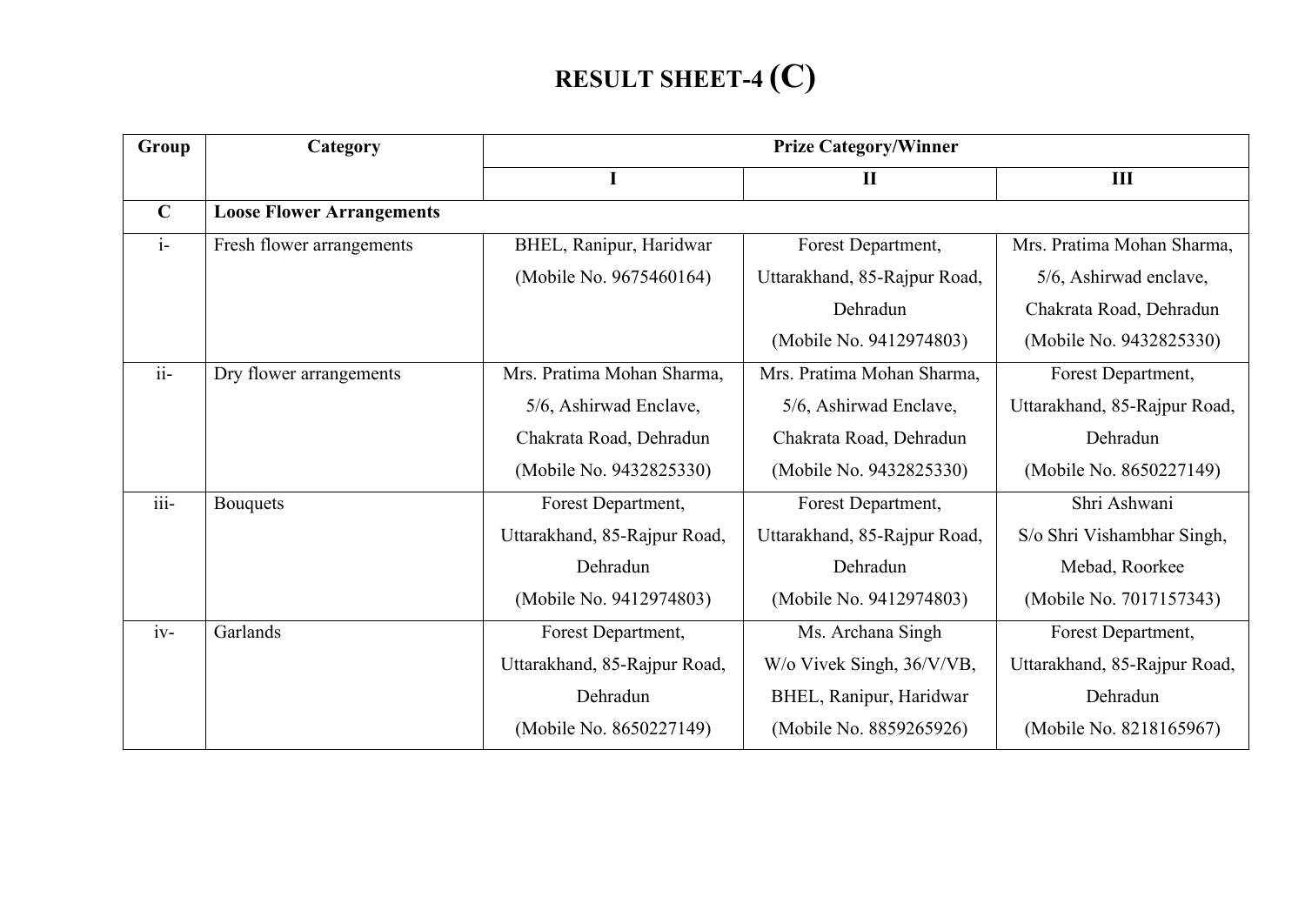#### **RESULT SHEET-5 (D)**

| Group   | Category                                |                             | <b>Prize Category/Winner</b> |                         |
|---------|-----------------------------------------|-----------------------------|------------------------------|-------------------------|
|         |                                         |                             | $\mathbf{I}$                 | III                     |
| D       | <b>Potted Plants other than flowers</b> |                             |                              |                         |
| $i-$    | <b>Potted Plants- Fruits</b>            | Estate & Work IIT, Roorkee, | ONGC                         | Prof. A.K. Chaturvedi   |
|         |                                         | Haridwar                    | Tel Bhawan, Dehradun         | Director, IIT, Roorkee, |
|         |                                         | (Mobile No. 7017157343)     | (Mobile No. 9410397434)      | Haridwar                |
|         |                                         |                             |                              | (Mobile No.7017157343)  |
| $ii-$   | Potted Plants- Vegetables, Leafy        | ONGC                        | Prof. A.K. Chaturvedi,       | Prof. A.K. Chaturvedi,  |
|         | vegetables, Exotic vegetables           | Tel Bhawan, Dehradun        | Director, IIT, Roorkee,      | Director, IIT, Roorkee, |
|         |                                         | (Mobile No. 9410397434)     | Haridwar                     | Haridwar                |
|         |                                         |                             | (Mobile No.7017157343)       | (Mobile No.7017157343)  |
| $iii -$ | <b>Potted Plants-Foliage</b>            | Estate & Work IIT, Roorkee, | ONGC                         | Estate & Work IIT,      |
|         |                                         | Haridwar                    | Tel Bhawan, Dehradun         | Roorkee, Haridwar       |
|         |                                         | (Mobile No. 7017157343)     | (Mobile No. 9410397434)      | (Mobile No. 7017157343) |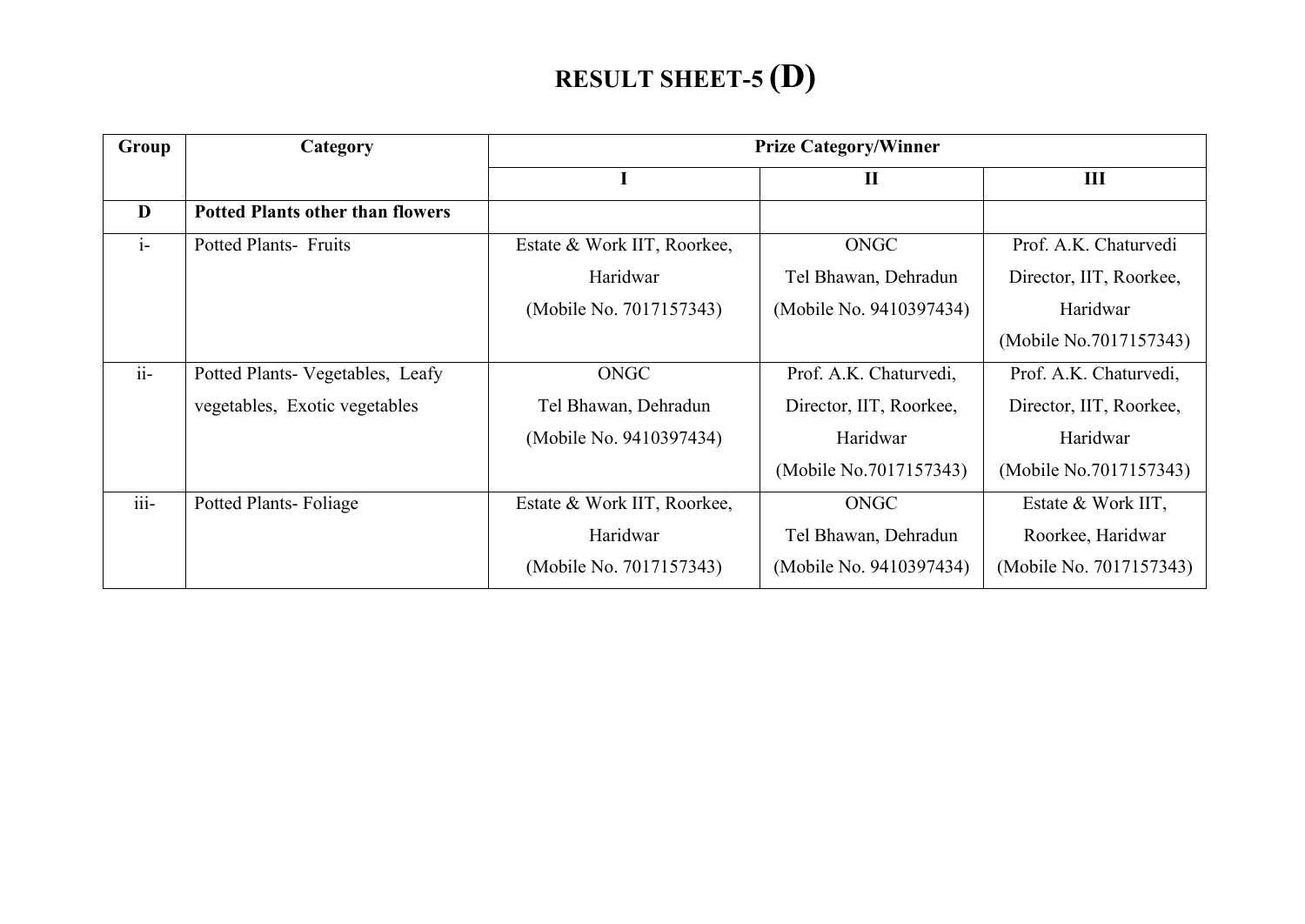# **RESULT SHEET-6 (E, F)**

| Group          | Category                      |                               | <b>Prize Category/Winner</b>    |                            |
|----------------|-------------------------------|-------------------------------|---------------------------------|----------------------------|
|                |                               | L                             | $\mathbf{I}$                    | $\mathbf{III}$             |
| $\bf{E}$       | <b>Cacti &amp; Succulents</b> |                               |                                 |                            |
| $\mathbf{i}$ . | Cacti & Succulents            | Ms. Shital Nijhalwan, Exotica | Shri Infan Maliq                | Shri Avinash Maurya        |
|                |                               | Nursery, Siloti Pant,         | S/o Shri Atar Ali, Bhimtal,     | S/o Shri Subhash Maurya,   |
|                |                               | Naukuchiatal, Nainital        | Nainital                        | Bhimtal, Nainital          |
|                |                               | (Mobile No. 9897954236)       | (Mobile No. 9837725776)         | (Mobile No. 8126495851)    |
| ii.            | Bonsai                        | ONGC, Tel Bhawan, Dehradun    | Shri Nadeem                     | Rakhi Nursery, Rispanapul, |
|                |                               | (Mobile No. 9410397434)       | S/o Shri Nasir, Roorkee,        | Bypas Road, Ajabpur        |
|                |                               |                               | Haridwar                        | (Mobile No. 9634883627)    |
|                |                               |                               | (Mobile No. 9994368556)         |                            |
| $\mathbf{F}$   | <b>Hanging Pots</b>           | ONGC, Tel Bhawan, Dehradun    | Estate & Work, IIT Roorkee, IIT | ONGC, Tel Bhawan,          |
|                |                               | (Mobile No. 9410397434)       | Roorkee,                        | Dehradun (Mobile No.       |
|                |                               |                               | (Mobile No. 7017157343)         | 9410397434)                |
|                |                               |                               |                                 |                            |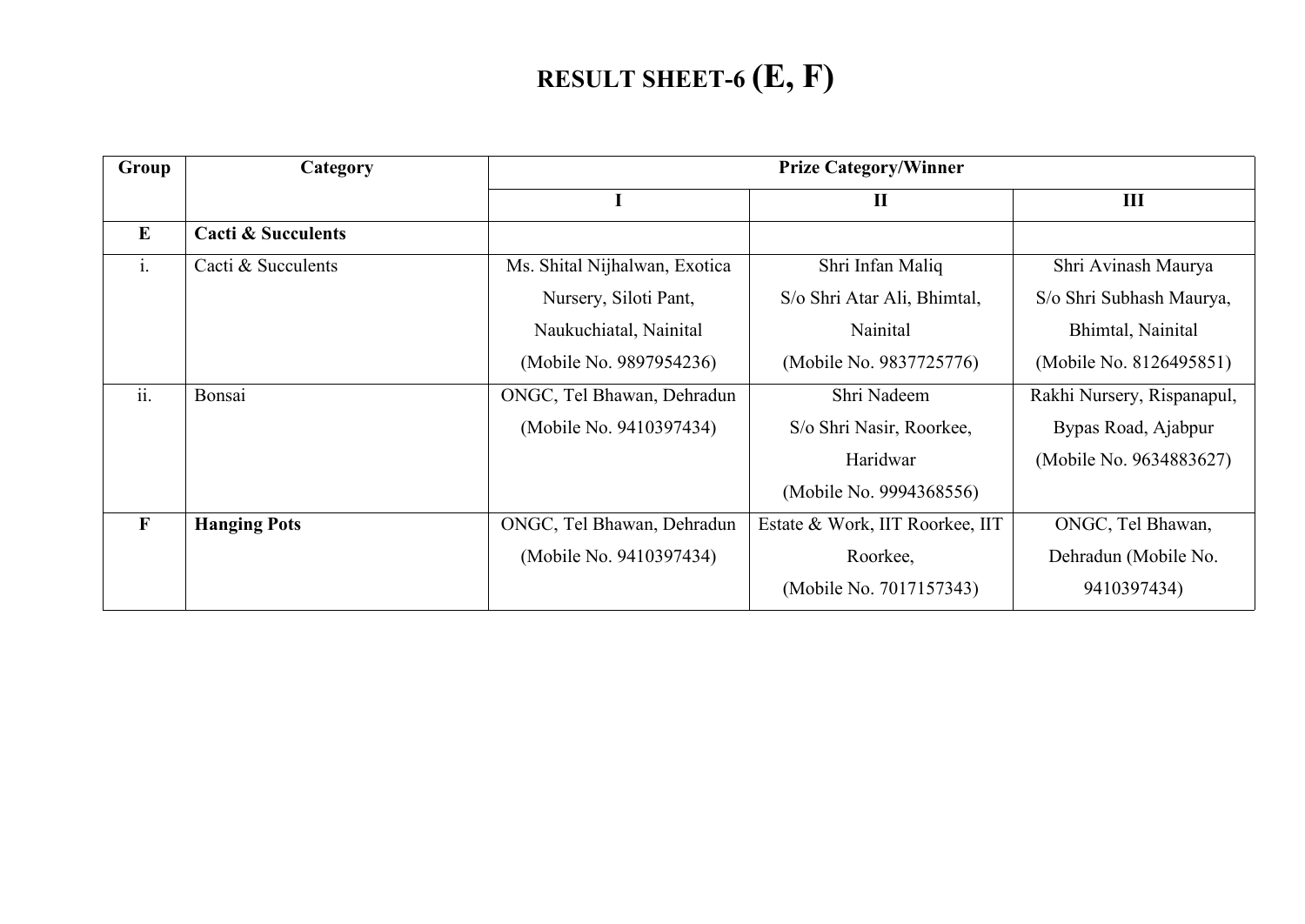# **RESULT SHEET-7 (G)**

| Group | Category                |                           | <b>Prize Category/Winner</b> |                         |
|-------|-------------------------|---------------------------|------------------------------|-------------------------|
|       |                         |                           | П                            | Ш                       |
| G     | On the spot Photography | Shri Bitopan Talukdar,    | Shri Deepak Rana,            | Shri Harshit Narang,    |
|       |                         | Deal Colony, Raipur Road, | S/o Pratap Singh Rana,       | S/o Sanjeev Narang,     |
|       |                         | Dehradun                  | Singhniwala, Dehradun,       | Guru Road,              |
|       |                         | (Mobile No. 7579201709)   | (Mobile No. 9634475744)      | Gandhi Gram, Dehradun,  |
|       |                         |                           |                              | (Mobile No. 7536815468) |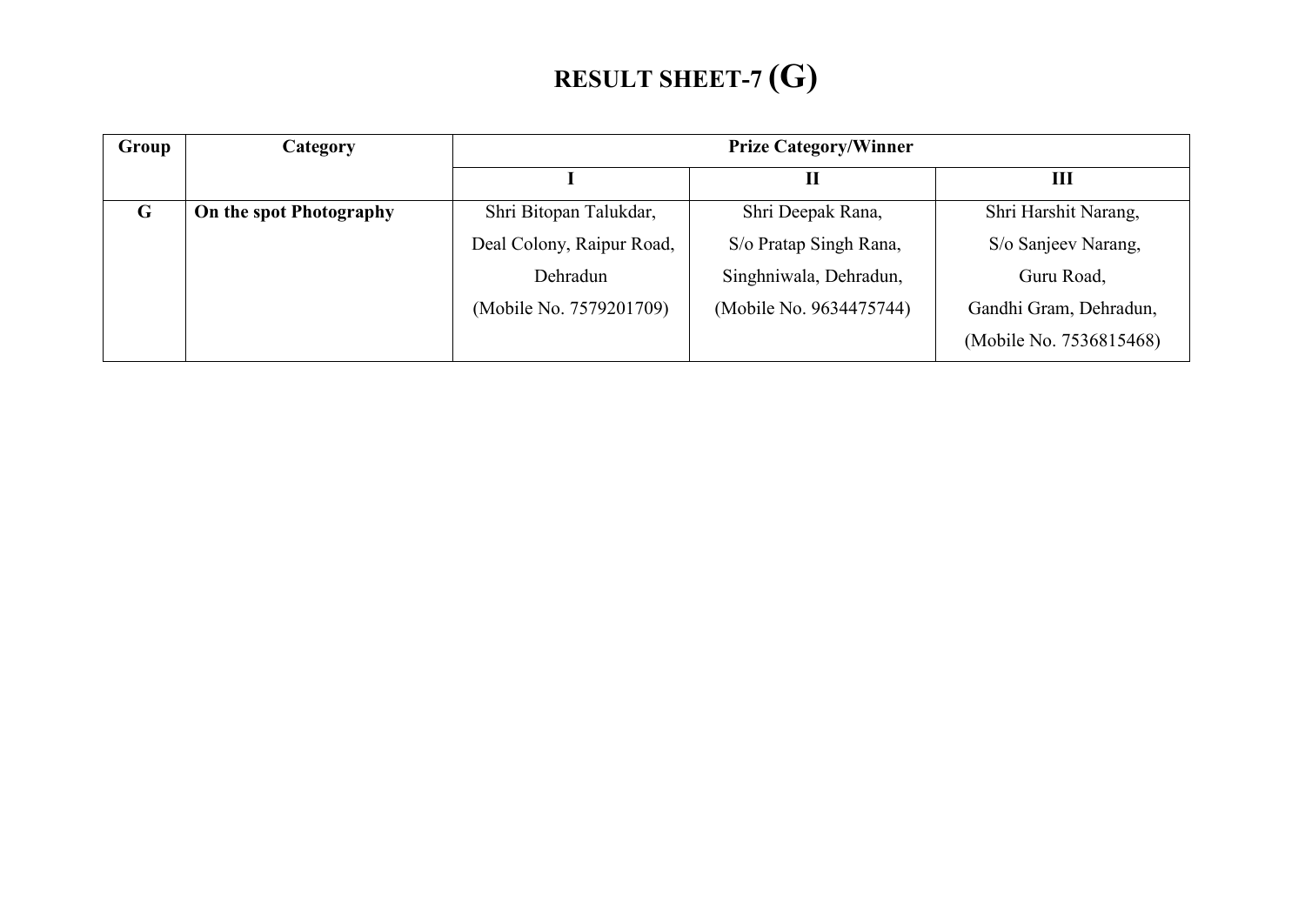#### **RESULT SHEET-8 (H)**

| Group<br>Category |                  |                             | <b>Prize Category/Winner</b>   |                         |                      |
|-------------------|------------------|-----------------------------|--------------------------------|-------------------------|----------------------|
|                   |                  | I                           | $\mathbf{I}$                   | III                     | <b>Special Prize</b> |
| H                 | Pot              |                             |                                |                         |                      |
| (i)               | Diameter 8 inch  | Shri Neeraj Rawat           | ONGC, Green Hills,             | Estate & Work,          | Ms. Rachana Sharma,  |
|                   |                  | S/o Shri Prem Singh,        | Tel Bhawan, Dehradun           | IIT Roorkee, Haridwar   | 4-Mulchand Enclave,  |
|                   |                  | B-101, Om Sarthak Apt       | (Mobile No. 9410397434)        | (Mobile No. 7017157343) | Dehradun             |
|                   |                  | GMS Road, Dehradun          |                                |                         | (Mobile No.          |
|                   |                  | (Mobile No. 9411327171)     |                                |                         | 7417356894)          |
| (ii)              | Diameter 10 inch | Estate & Work,              | Shri R. K Khurana              | ONGC,                   |                      |
|                   |                  | IIT Roorkee, Haridwar       | C/o Creative Craft, Adjoining, | Tel Bhawan, Dehradun    |                      |
|                   |                  | (Mobile No. 7017157343)     | SBI Johri Branch, Johri,       | (Mobile No. 9410397434) |                      |
|                   |                  |                             | Jakhan Road, Johri Gaon,       |                         |                      |
|                   |                  |                             | Dehradun (Mobile No.           |                         |                      |
|                   |                  |                             | 9719026245)                    |                         |                      |
| (iii)             | Diameter 12 inch | Estate & Work, IIT Roorkee, | Estate & Work, IIT Roorkee,    | ONGC, Tel Bhawan,       | Ms. Chhavi Goyal     |
|                   |                  | Haridwar                    | Haridwar                       | Dehradun (Mobile No.    | D/o Shri Malay Kumar |
|                   |                  | (Mobile No. 7017157343)     | (Mobile No. 7017157343)        | 9410397434)             | Goyal, Yashgreen     |
|                   |                  |                             |                                |                         | Apartment, Dehradun  |
|                   |                  |                             |                                |                         | (Mobile No.          |
|                   |                  |                             |                                |                         | 7417356894)          |
|                   |                  |                             |                                |                         |                      |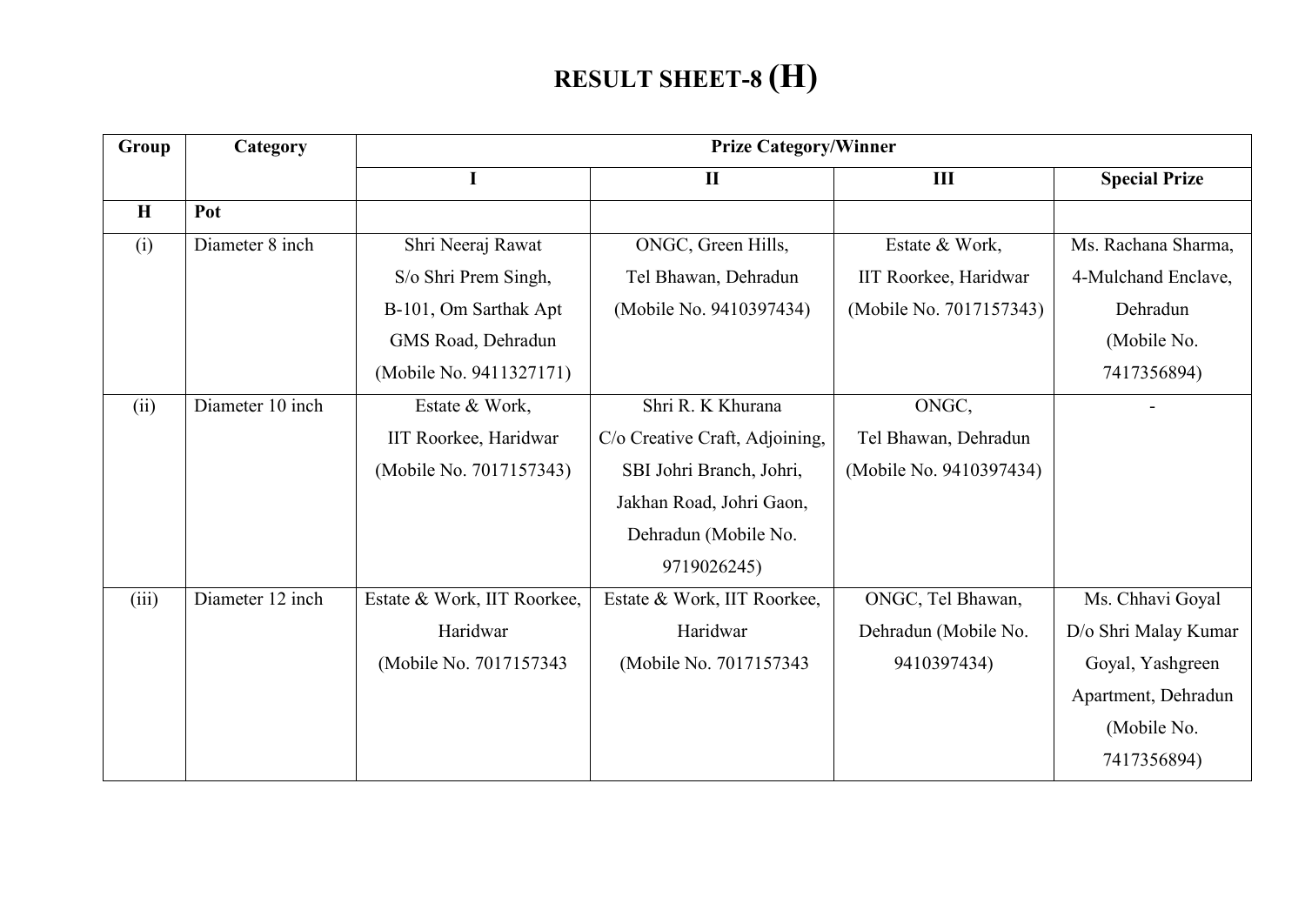# **RESULT SHEET- 9 (I)**

| Group | Category                   | <b>Prize Category/Winner</b> |                         |                         |
|-------|----------------------------|------------------------------|-------------------------|-------------------------|
|       |                            |                              |                         | Ш                       |
|       | <b>Fresh Petal Rangoli</b> | Ms. Laxmi Mehra,             | Ms.Julie Kumari,        | Smt. Jaya Agarwal,      |
|       |                            | D/o Ramlal Mehra,            | UIHMT,                  | W/o Pratik Agarwal,     |
|       |                            | Sharp Memorial School,       | Dehradun,               | 7- Rajvihar,            |
|       |                            | Dehradun,                    | (Mobile No. 7454812694) | Dehradun,               |
|       |                            | (Mobile No. 8410811467)      |                         | (Mobile No. 8447377991) |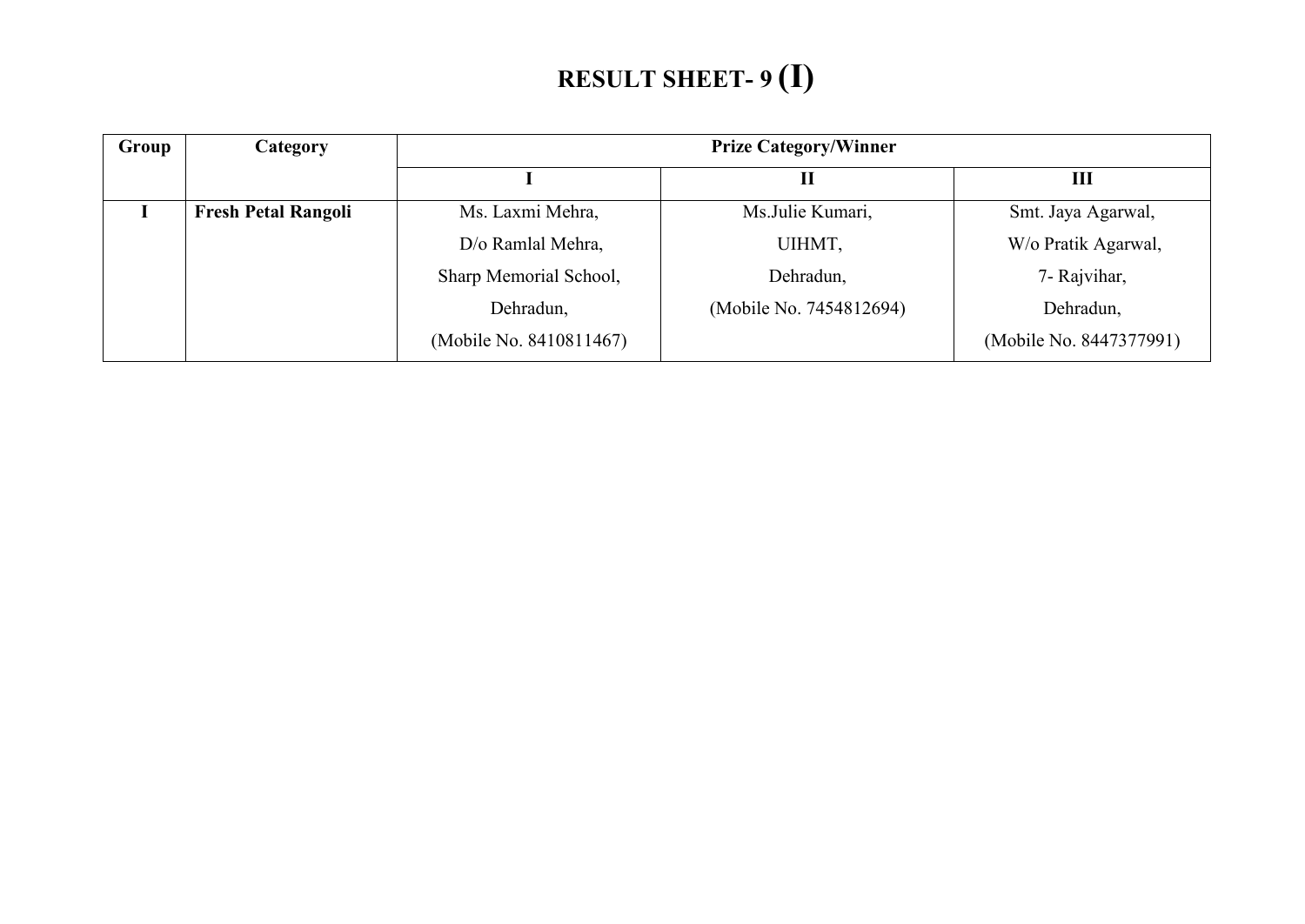#### **RESULT SHEET- 10 (J)**

| Group | Category                | <b>Prize Category/Winner</b> |                             |                         |
|-------|-------------------------|------------------------------|-----------------------------|-------------------------|
|       |                         |                              | П                           | Ш                       |
|       | Flowers used for edible | Estate & Work IIT, Roorkee,  | Estate & Work IIT, Roorkee, | ONGC Green Hills,       |
|       | purpose                 | Haridwar                     | Haridwar                    | Tel Bhawan, Dehradun    |
|       |                         | (Mobile No. 7017157343)      | (Mobile No. 7017157343)     | (Mobile No. 9410397434) |
| ii    | Flowers used for Bakery | Mr. Tahir Ansari,            | DAREL Bakers,               | Mrs. Shahida Parveen,   |
|       | Items                   | Raipur Road, Azad Nagar      | Neshvilla Road, Dehradun    | Raipur Road, Azad Nagar |
|       |                         | Colony, Dehradun             | (Mobile No. 9520358161)     | Colony, Dehradun        |
|       |                         | (Mobile No. 9917061460)      |                             | (Mobile No. 9917061460) |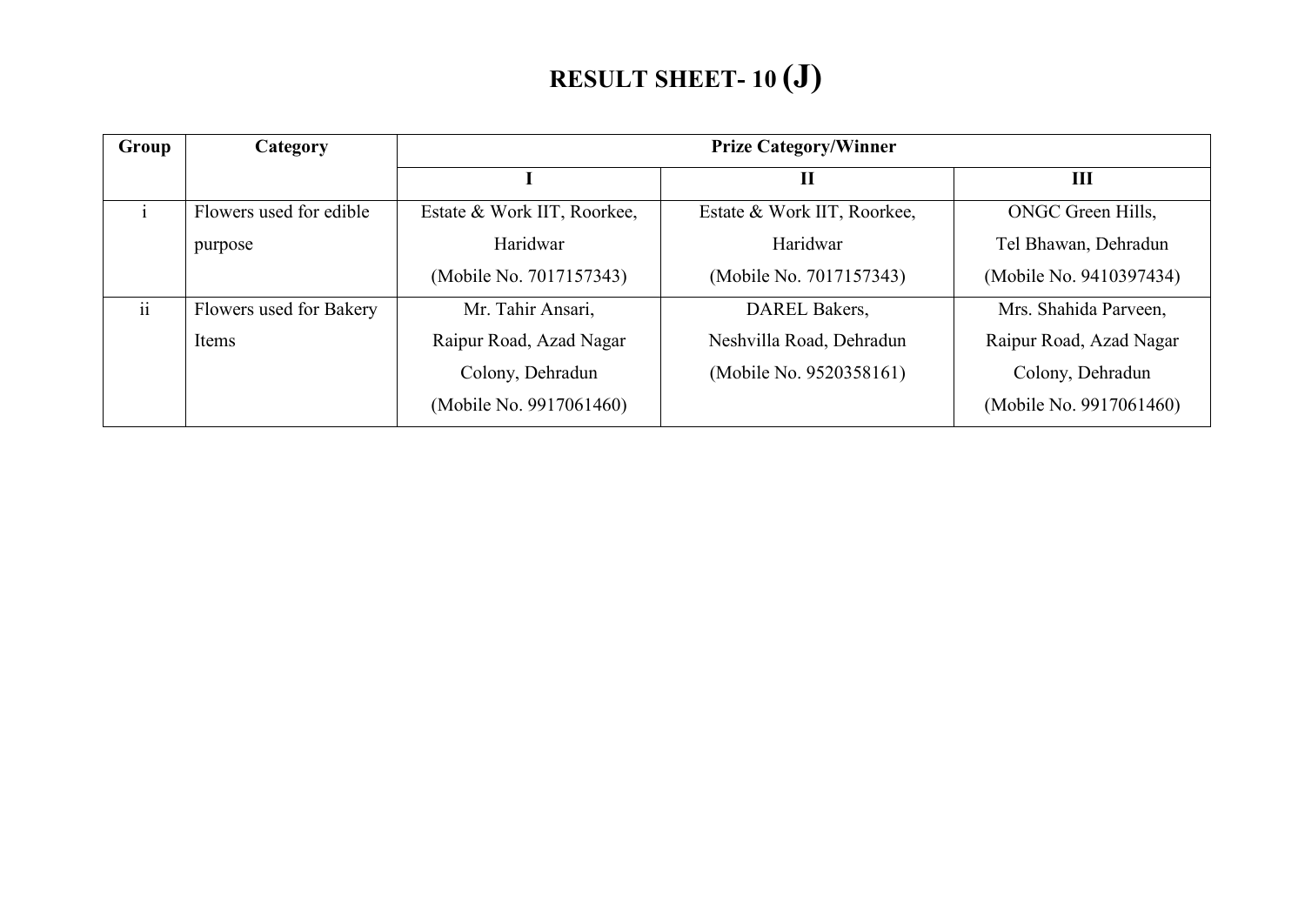#### **RESULT SHEET- 11 (K)**

| Group        | Category               | <b>Prize Category/Winner</b>  |                                 |                            |
|--------------|------------------------|-------------------------------|---------------------------------|----------------------------|
|              |                        |                               | $\mathbf{I}$                    | III                        |
| $\mathbf{K}$ | Lawns: (Individual and |                               |                                 |                            |
|              | Institution)           |                               |                                 |                            |
| $\mathbf{1}$ | Individual             | Mrs. Alaknanda Ashok,         | Dr. Renu Saksena,               | Mrs. M.K. Mann,            |
|              |                        | Police Officers Colony, Canal | Near Vaish Nursing Home,        | Doon International School, |
|              |                        | Road, Dehradun                | Dehradun                        | Carzon Road, Dehradun      |
|              |                        | (Mobile No. 9654414485)       | (Mobile No. 9897093305)         | (Mobile No. 0135265847)    |
| ii           | Official               | DRDO, Vigyan Vihar,           | 23rd Bn. ITBP,                  | BHEL, Haridwar             |
|              |                        | Dehradun                      | Seemadwar Camp, Dehradun        | (Mobile No. 9675460164)    |
|              |                        | (Mobile No. 9413914359)       | (Mobile No. 9368922898)         |                            |
| iii          | Institutional          | Estate & Work IIT, Roorkee,   | Doon International School River | ONGC Anveshan Bhavan,      |
|              |                        | Haridwar                      | Side Campus, Pondha, Dehradun   | Kaulagarh Road, Dehradun   |
|              |                        | (Mobile No. 7017157343)       | (Mobile No. 7253000319)         | (Mobile No. 9428007426)    |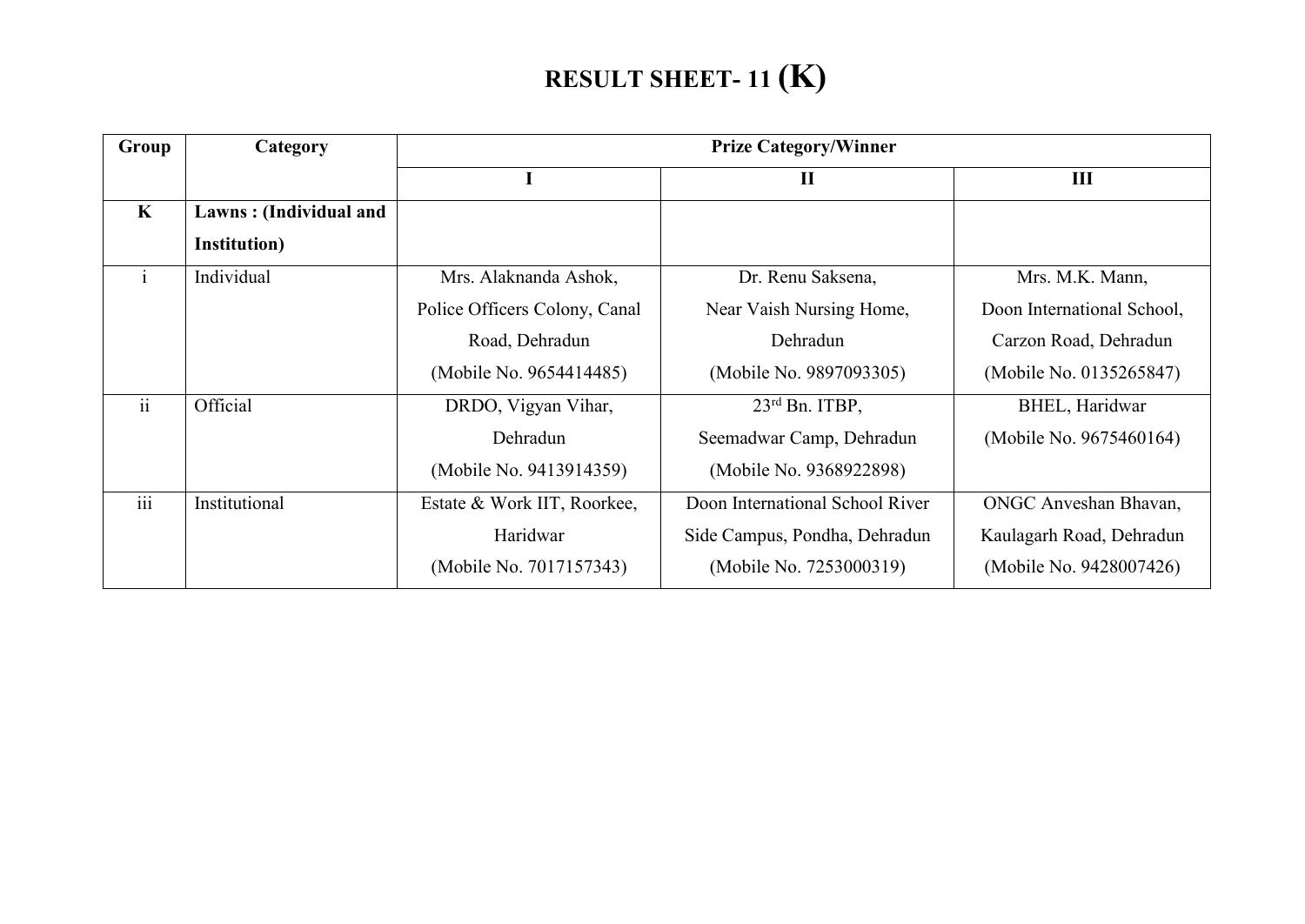#### **RESULT SHEET-12 (L)**

|       | Category                      | <b>Prize Category/Winner</b>                        |                             |                              |  |
|-------|-------------------------------|-----------------------------------------------------|-----------------------------|------------------------------|--|
|       |                               | $\mathbf I$                                         | $\mathbf{I}$                | III                          |  |
| L     |                               | Painting competition for School children and others |                             |                              |  |
| (i)   | Children of age between 05 to | Km. Kajal,                                          | Mr. Adwait Raj Gulati,      | Mr. Shivay Bijalwal,         |  |
|       | 10 years                      | Shisham Jhadi, Muni Ki Reti,                        | Ekta Vihar, Dehradun        | Scholars Home, Aishlay Hall, |  |
|       |                               | Tehri                                               | (Mobile No. 9313145715)     | Dehradun                     |  |
|       |                               | (Mobile No. 6395221528)                             |                             | (Mobile No. 0135-2734337)    |  |
| (ii)  | Children of age between 10 to | Km. Shivanshi Purohit,                              | Km. Anisha,                 | Km. Bhawika Thakur,          |  |
|       | 14 years                      | Doon International, Dalanwala,                      | New Chandreshwar Nagar,     | Scholars Home, Dehradun      |  |
|       |                               | Dehradun                                            | Rishikesh, Dehradun         | (Mobile No. 9639262025)      |  |
|       |                               | (Mobile No. 9756800588)                             | (Mobile No. 6395221528)     |                              |  |
| (iii) | Children of age between 14 to | Mr. Vijeta Gupta,                                   | Mr.Deepak Kumar,            | Km. Kashish,                 |  |
|       | 18 years                      | St. Josheph Academy, Dehradun                       | Jakhan, Bapunagar, Dehradun | Indra Vihar, Kaulagarh,      |  |
|       |                               | (Mobile No. 9837047080)                             | (Mobile No. 8126619038)     | Dehradun                     |  |
|       |                               |                                                     |                             | (Mobile No. 9557777439)      |  |
| (iv)  | Visually challenged           | Km. Samiksha,                                       | Mr. Aviral Jain,            | Km. Anshika Rati,            |  |
|       |                               | Sharp Memorial School for Blind,                    | Modal School, NIVS-166,     | Sharp Memorial School for    |  |
|       |                               | Dehradun                                            | Rajpur Road, Dehradun       | Blind, Dehradun              |  |
|       |                               | (Mobile No. 9760866542)                             | (Mobile No. 9411331127)     | (Mobile No. 9760866542)      |  |
| (v)   | Mentally challenged           | Km. Ruchita Upreti,                                 | Km. Tanvi,                  | Mr. Ujef,                    |  |
|       |                               | Dehradun                                            | Shri Satya Sai Sewa Ashram, | Rafel Rider International    |  |
|       |                               | (Mobile No. 9897523322)                             | Dehradun                    | School,                      |  |
|       |                               |                                                     | (Mobile No. 9997185801)     | (Mobile No. 8445419077)      |  |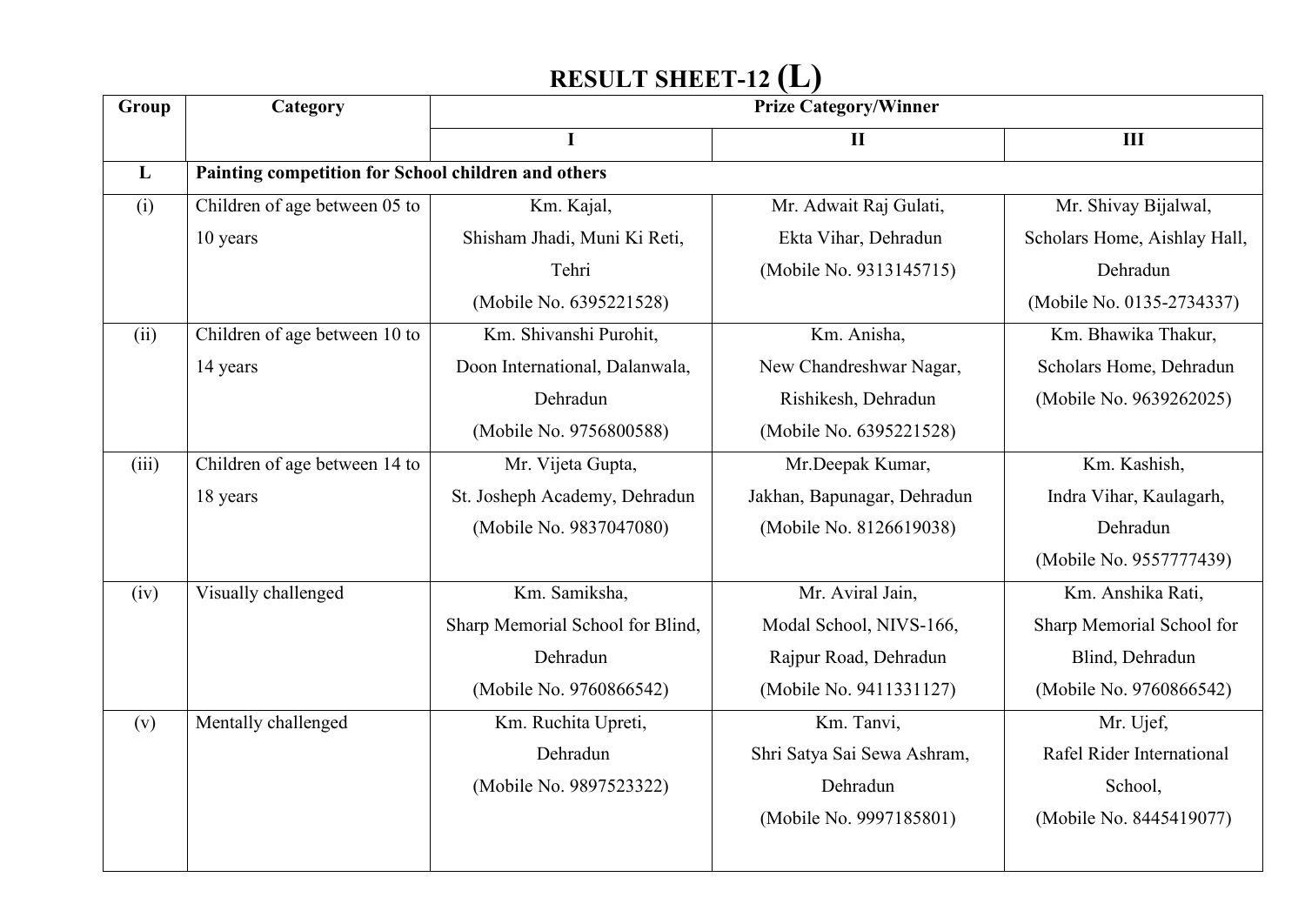| Group | Category                    | <b>Prize Category/Winner</b> |                                      |                                 |
|-------|-----------------------------|------------------------------|--------------------------------------|---------------------------------|
|       |                             |                              | $\mathbf{I}$                         | III                             |
| (vi)  | Hearing and speech impaired | Km. Shivani,                 | Km. Priyanshi,                       | Mr. Harkrit Singh               |
|       |                             | Nanhi Duniya,                | Bajaj Institute of Learning for Deaf | Bajaj Institute of Learning for |
|       |                             | Deaf & Dumb School,          | & Dumb, Rajpur Road,                 | Deaf & Dumb, Rajpur Road,       |
|       |                             | Kalidas Road,                | Dehradun                             | Dehradun                        |
|       |                             | Dehradun                     | (Mobile No. 9568037372)              | (Mobile No. 9568037372)         |
|       |                             | (Mobile No. 9410786464)      |                                      |                                 |
| (vii) | Street children/rag pickers | Km. Aysha,                   | Km. Pinki,                           | Mr. Bhagwan,                    |
|       |                             | Dehradun                     | Dehradun                             | Dehradun                        |
|       |                             | (Mobile No. 7533804781)      | (Mobile No. 8279572569)              | (Mobile No. 9917207714)         |